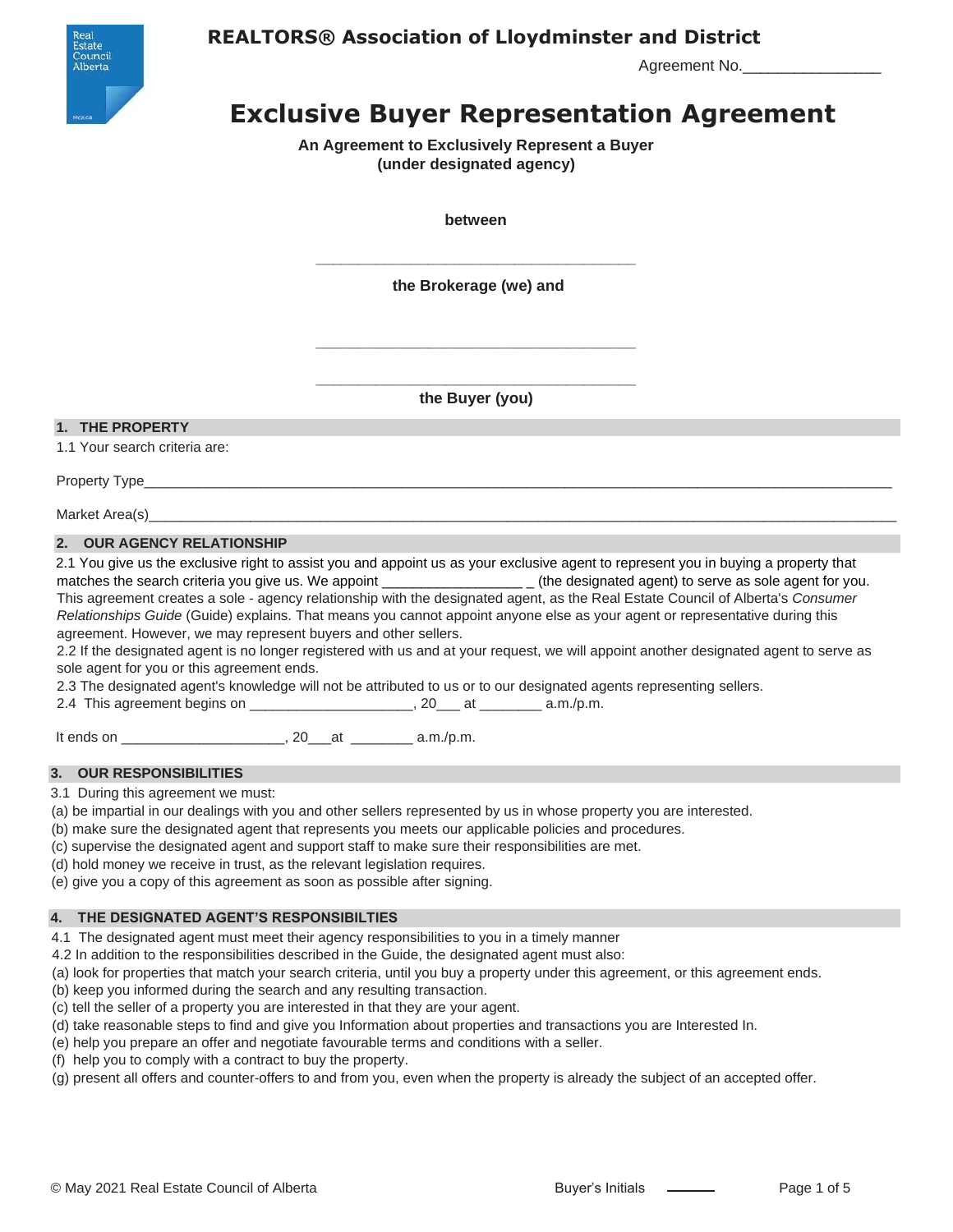#### **5. THE DESIGNATED AGENT'S OTHER SERVICES**

5.1 You request and we agree to provide the following services:

#### **6. YOUR RESPONSIBILTIES**

- 6.1 During this agreement, you must:
- (a) communicate and cooperate with us.
- (b) discuss with us any specific information you want about a property. This may include:
- (i) information the seller does not have to disclose , or
	- (ii) issues that may prevent you from buying a property.
- (c) give us enough personal and financial information so we can assess your ability to buy property that matches your search criteria. (d) tell us about inquiries you make or receive about purchases that affect this agreement.

:\_\_\_\_\_\_\_\_\_\_\_\_\_\_\_\_\_\_\_\_\_\_\_\_\_\_\_\_\_\_\_\_\_\_\_\_\_\_\_\_\_\_\_\_\_\_\_\_\_\_\_\_\_\_\_\_\_\_\_\_\_\_\_\_\_\_\_\_\_\_\_\_\_\_\_\_\_\_\_\_\_\_\_\_\_\_\_\_\_\_\_\_\_\_\_\_\_\_\_

\_\_\_\_\_\_\_\_\_\_\_\_\_\_\_\_\_\_\_\_\_\_\_\_\_\_\_\_\_\_\_\_\_\_\_\_\_\_\_\_\_\_\_\_\_\_\_\_\_\_\_\_\_\_\_\_\_\_\_\_\_\_\_\_\_\_\_\_\_\_\_\_\_\_\_\_\_\_\_\_\_\_\_\_\_\_\_\_\_\_\_\_\_\_\_\_\_\_\_

 $\_$  , and the set of the set of the set of the set of the set of the set of the set of the set of the set of the set of the set of the set of the set of the set of the set of the set of the set of the set of the set of th

\_\_\_\_\_\_\_\_\_\_\_\_\_\_\_\_\_\_\_\_\_\_\_\_\_\_\_\_\_\_\_\_\_\_\_\_\_\_\_\_\_\_\_\_\_\_\_\_\_\_\_\_\_\_\_\_\_\_\_\_\_\_\_\_\_\_\_\_\_\_\_\_\_\_\_\_\_\_\_\_\_\_\_\_\_\_\_\_\_\_\_\_\_\_\_\_\_\_\_

6.2 During this agreement and \_\_\_\_\_ days after this agreement ends, you must give us copies of any offers we don't know about that you make or receive for properties that match the search criteria, unless you sign a buyer representation agreement with another brokerage that begins after the agreement ends.

#### **7. CONFLICTS OF INTEREST**

7.1 It is not a conflict of interest if the designated agent simply shows you a property owned by a seller they also represent.

7.2 A conflict of interest occurs when the designated agent acts as the sole agent for both you and the seller. In that case, they must tell you there is a conflict and tell you and the seller your options.

7.3 If there is a conflict, you and the seller may agree to have the designated agent act as a transaction facilitator. In that case, they work for both sides to bring about a purchase and sale and do not act as sole agent for either of you.

7.4 If the designated agent, you or the seller decide not to have them facilitate the purchase and sale, they will act as the sole agent of the side which first signed a representation agreement with them, unless you all agree otherwise in writing.

7.5 If the designated agent does not continue to act as your sole agent, you may choose another brokerage, ask our designated agent to refer you to another brokerage, or have a customer relationship with the designated agent. If you are our customer, the designated agent's responsibilities are limited to those outlined in the Guide.

#### **8. OUR FEE, RETAINER, AND LIMITS ON PAYMENTS**

8.1 Our fee is: \_\_\_\_\_\_\_\_\_\_\_\_\_\_\_\_\_\_\_\_\_\_\_\_\_\_\_\_\_\_\_\_\_\_\_\_\_\_\_\_\_\_\_\_\_\_\_\_\_\_\_\_\_\_\_\_\_\_\_\_\_\_\_\_\_\_\_\_\_\_\_\_\_\_\_\_\_\_\_\_\_\_\_\_\_\_(plus GST)

8.2 If you pay us a retainer we will apply the retainer towards our fee. The retainer is \$\_\_\_\_\_\_\_\_\_\_\_\_\_\_\_\_\_\_\_\_\_\_\_\_ and is payable by

\_, 20\_\_\_\_\_. If you do not owe us fees, we must refund the retainer within \_\_\_\_\_ days after this agreement ends, unless we and you agree otherwise in writing.

 $\frac{1}{2}$  ,  $\frac{1}{2}$  ,  $\frac{1}{2}$  ,  $\frac{1}{2}$  ,  $\frac{1}{2}$  ,  $\frac{1}{2}$  ,  $\frac{1}{2}$  ,  $\frac{1}{2}$  ,  $\frac{1}{2}$  ,  $\frac{1}{2}$  ,  $\frac{1}{2}$  ,  $\frac{1}{2}$  ,  $\frac{1}{2}$  ,  $\frac{1}{2}$  ,  $\frac{1}{2}$  ,  $\frac{1}{2}$  ,  $\frac{1}{2}$  ,  $\frac{1}{2}$  ,  $\frac{1$ 

 $Other:$   $Other:$   $\_$ 

(a) while this agreement is in effect, you enter into a legally binding contract to buy a property that matches the search criteria, whether through us or not. You must pay us even if you don't complete the purchase, unless you have a legal reason for not completing it. (b) in the \_\_\_\_\_ days after this agreement ends, you enter into a legally binding contract to buy a property we introduced to you during the term of this agreement. You must pay us even if you don't complete the purchase, unless you have a legal reason for not completing it.

8.4 You authorize us to ask the seller's real estate brokerage (or the seller, if the seller does not have a brokerage) to pay our fee.

8.5 If you are responsible for the whole fee, you must pay it within \_\_\_\_\_ days after the purchase is complete.

- 8.6 You do not pay our fee if you:
- (a) buy a property excluded in writing from this agreement.

(b) sign a buyer representation agreement with another brokerage that begins after this agreement ends.

8.8 If you change your mind about looking for a property, you must tell us in writing. You must reimburse us for our reasonable expenses up to the time you tell us.

<sup>8.3</sup> You must pay our fee if:

<sup>8.7</sup> If the money paid to us is more than our fee we must refund the difference to you within \_\_\_\_\_ days after this agreement ends. If our fee is more than the money paid to us and your retainer, you must pay us the difference within \_\_\_\_\_ days after this agreement ends.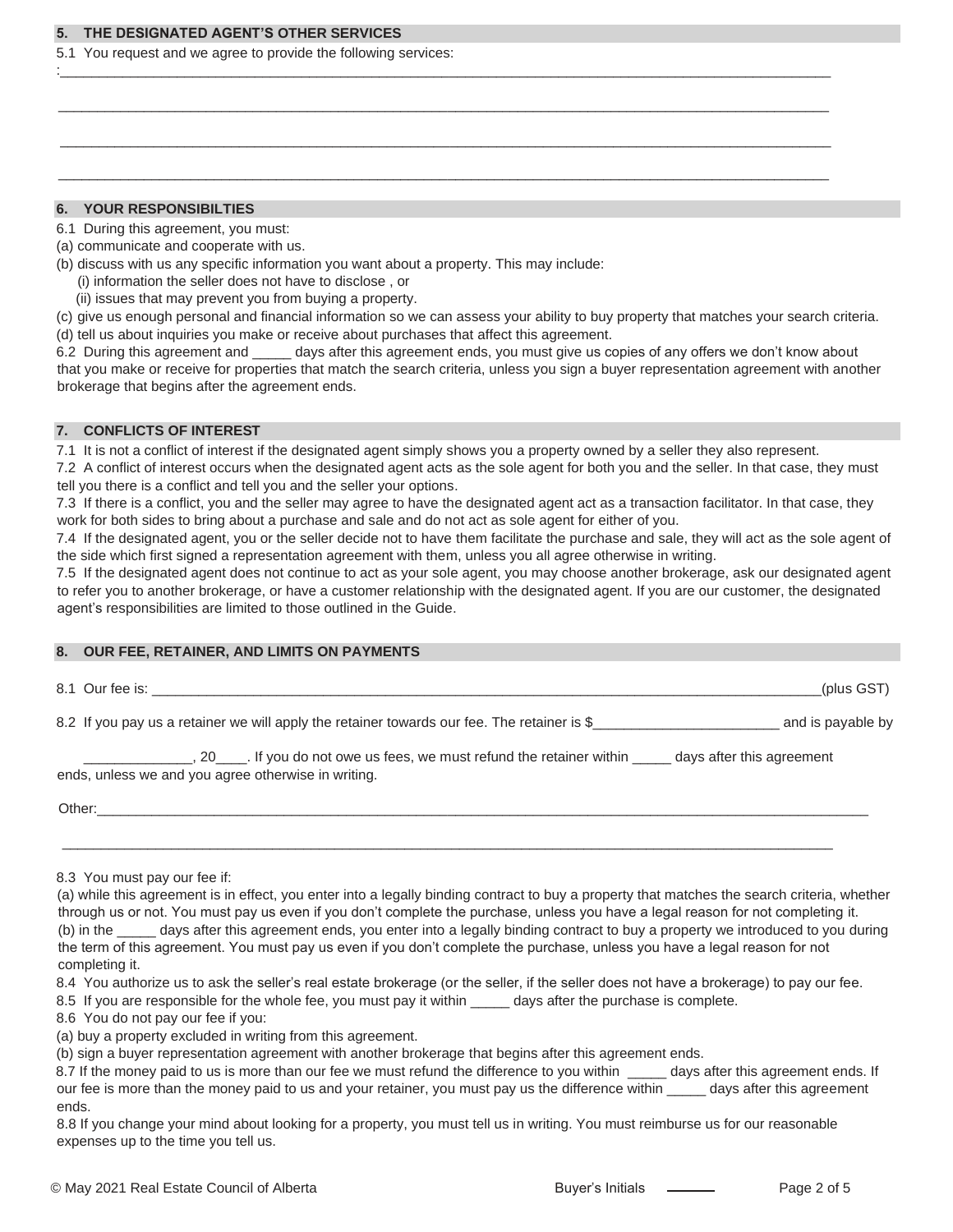If you pay these reasonable expenses, it does not remove your responsibility to pay other amounts you may owe us under this agreement.

\_\_\_\_\_\_\_\_\_\_\_\_\_\_\_\_\_\_\_\_\_\_\_\_\_\_\_\_\_\_\_\_\_\_\_\_\_\_\_\_\_\_\_\_\_\_\_\_\_\_\_\_\_\_\_\_\_\_\_\_\_\_\_\_\_\_\_\_\_\_\_\_\_\_\_\_\_\_\_\_\_\_\_\_\_\_\_\_\_\_\_\_\_\_\_\_\_\_\_\_\_\_\_\_

8.9 We must not accept any other fees including finder's fees, referral fees, bonuses or gifts directly or indirectly related to this agreement, unless we first tell you in writing everything relevant about the payment and you consent in writing to the payment.

#### **9. PERSONAL AND CONFIDENTIAL INFORMATION**

- 9.1 You give your consent to us to collect, maintain, use and disclose your personal information for this agreement and for all uses consistent with you buying, or potentially buying, property.
- 9.2 You agree that we and other listing services may keep and give out information about any property bought through us for reporting, appraisal and statistical purposes. Any further or additional use of the information will require your consent.
- 9.3 We will not:
	- (a) give out any of your confidential information without your consent, unless required by law.
	- (b) use confidential information received from you or that we get as a result of performing under this agreement for any other purpose than those in this agreement unless you agree in writing.

\_\_\_\_\_\_\_\_\_\_\_\_\_\_\_\_\_\_\_\_\_\_\_\_\_\_\_\_\_\_\_\_\_\_\_\_\_\_\_\_\_\_\_\_\_\_\_\_\_\_\_\_\_\_\_\_\_\_\_\_\_\_\_\_\_\_\_\_\_\_\_\_\_\_\_\_\_\_\_\_\_\_\_\_\_\_\_\_\_\_\_\_\_\_\_\_\_\_\_\_\_\_\_\_\_\_\_

\_\_\_\_\_\_\_\_\_\_\_\_\_\_\_\_\_\_\_\_\_\_\_\_\_\_\_\_\_\_\_\_\_\_\_\_\_\_\_\_\_\_\_\_\_\_\_\_\_\_\_\_\_\_\_\_\_\_\_\_\_\_\_\_\_\_\_\_\_\_\_\_\_\_\_\_\_\_\_\_\_\_\_\_\_\_\_\_\_\_\_\_\_\_\_\_\_\_\_\_\_\_\_\_\_\_\_

\_\_\_\_\_\_\_\_\_\_\_\_\_\_\_\_\_\_\_\_\_\_\_\_\_\_\_\_\_\_\_\_\_\_\_\_\_\_\_\_\_\_\_\_\_\_\_\_\_\_\_\_\_\_\_\_\_\_\_\_\_\_\_\_\_\_\_\_\_\_\_\_\_\_\_\_\_\_\_\_\_\_\_\_\_\_\_\_\_\_\_\_\_\_\_\_\_\_\_\_\_\_\_\_\_\_\_

\_\_\_\_\_\_\_\_\_\_\_\_\_\_\_\_\_\_\_\_\_\_\_\_\_\_\_\_\_\_\_\_\_\_\_\_\_\_\_\_\_\_\_\_\_\_\_\_\_\_\_\_\_\_\_\_\_\_\_\_\_\_\_\_\_\_\_\_\_\_\_\_\_\_\_\_\_\_\_\_\_\_\_\_\_\_\_\_\_\_\_\_\_\_\_\_\_\_\_\_\_\_\_\_\_\_\_

- (c) give you any confidential information we have because of a past or present agency relationship with someone else.
- 9.4 Our duty to keep your information confidential continues after this agreement ends.

#### **10. ADDITIONAL TERMS (IF ANY)**

#### **11. EARLY END TO THIS AGREEMENT**

- 11.1 Despite the end date listed at the beginning of this agreement, the agreement ends immediately if any of these things happen:
- (a) you complete a purchase of a property matching the search criteria.
- (b) we and you agree in writing to an earlier end date.
- (c) our licence to trade in real estate is suspended or cancelled.
- (d) we are bankrupt, insolvent, or we are in receivership.
- (e) you materially breach this agreement and we give you written notice to end it, or we materially breach this agreement and you give us written notice to end it.
- (f) you give us written notice to end this agreement because our board membership status changes to the extent that we cannot fulfill our obligations under this agreement.
- If the agreement ends for any of these reasons, our rights and your rights under this agreement will not be affected.

#### **12. OTHER DETAILS ABOUT THIS AGREEMENT**

12.1 Documents attached to this agreement only form part of this agreement if we and you sign or initial them. This agreement includes these attached documents:

 $\mathcal{L}_\text{max}$  , and the set of the set of the set of the set of the set of the set of the set of the set of the set of the set of the set of the set of the set of the set of the set of the set of the set of the set of the

 $\mathcal{L}_\text{max}$  , and the set of the set of the set of the set of the set of the set of the set of the set of the set of the set of the set of the set of the set of the set of the set of the set of the set of the set of the

12.2 Any future changes to this agreement must be in writing and signed by both of us to be effective.

12.3 Words with a singular meaning may be read as plural when required by the context.

12.4 If any clauses added to this agreement conflict with standard clauses in this agreement, the added clauses apply.

12.5 This agreement is the entire agreement between us and you. Anything we discussed with you, or that you told us, is not part of this agreement unless it is in this agreement.

12.6 The laws of the Province of \_\_\_\_\_\_\_\_\_\_\_\_\_\_\_\_ govern this agreement.

12.7 A purchase is complete when all money has been paid to the seller or the sellers' lawyer and is releasable.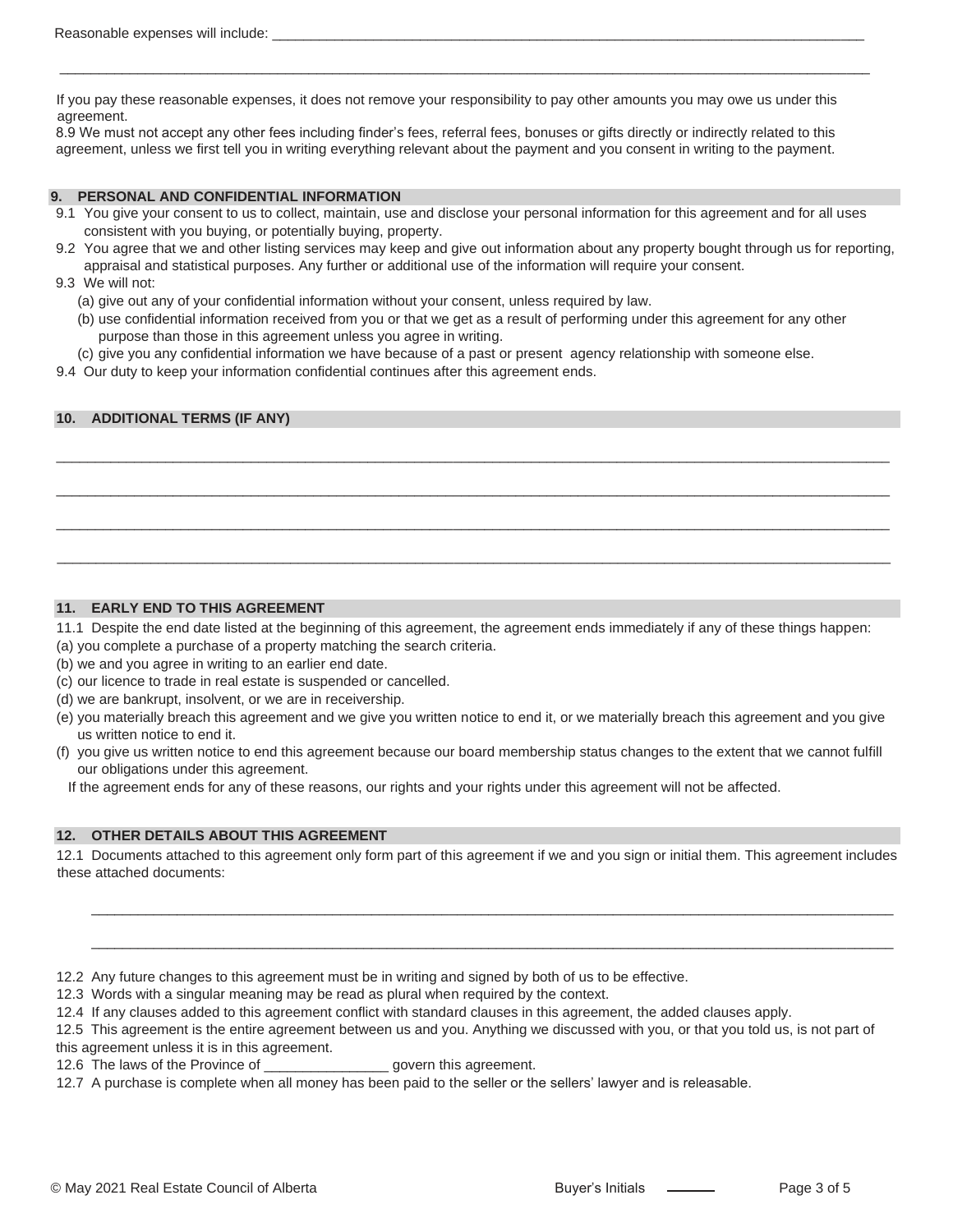#### **13. BUYER ACKNOWLEDGEMENT**

13.1 You acknowledge that:

- (a) you have read this agreement.
- (b) you have received and read the Guide.
- (c) this agreement creates a sole agency relationship with the designated agent, as the Guide describes.
- (d) you had the opportunity to get independent advice before signing this agreement.
- (e) this agreement accurately sets out what we and you agree to.

#### **14. CONTACT INFORMATION**

14.1 The following contact information must be used for all written communications between us and you. If this contact information changes, we and you must tell each other in writing within two business days of the change.

| Buyer:            |                               |                                  |                                                                                                                                                                                                                                |               |
|-------------------|-------------------------------|----------------------------------|--------------------------------------------------------------------------------------------------------------------------------------------------------------------------------------------------------------------------------|---------------|
|                   |                               |                                  |                                                                                                                                                                                                                                |               |
|                   |                               |                                  |                                                                                                                                                                                                                                | (postal code) |
|                   | Fax__________________________ |                                  |                                                                                                                                                                                                                                |               |
|                   |                               |                                  |                                                                                                                                                                                                                                |               |
| <b>Brokerage:</b> |                               | <b>Brokerage Representative:</b> |                                                                                                                                                                                                                                |               |
|                   |                               |                                  |                                                                                                                                                                                                                                |               |
|                   | (postal code)                 |                                  |                                                                                                                                                                                                                                | (postal code) |
|                   | Fax <b>Frame Community</b>    |                                  | Phone Fax Fax Phone Phone Phone Phone Phone Phone Phone Phone Phone Phone Phone Phone Phone Phone Phone Phone Phone Phone Phone Phone Phone Phone Phone Phone Phone Phone Phone Phone Phone Phone Phone Phone Phone Phone Phon |               |
|                   |                               |                                  | Email <b>Email Example 2008</b>                                                                                                                                                                                                |               |